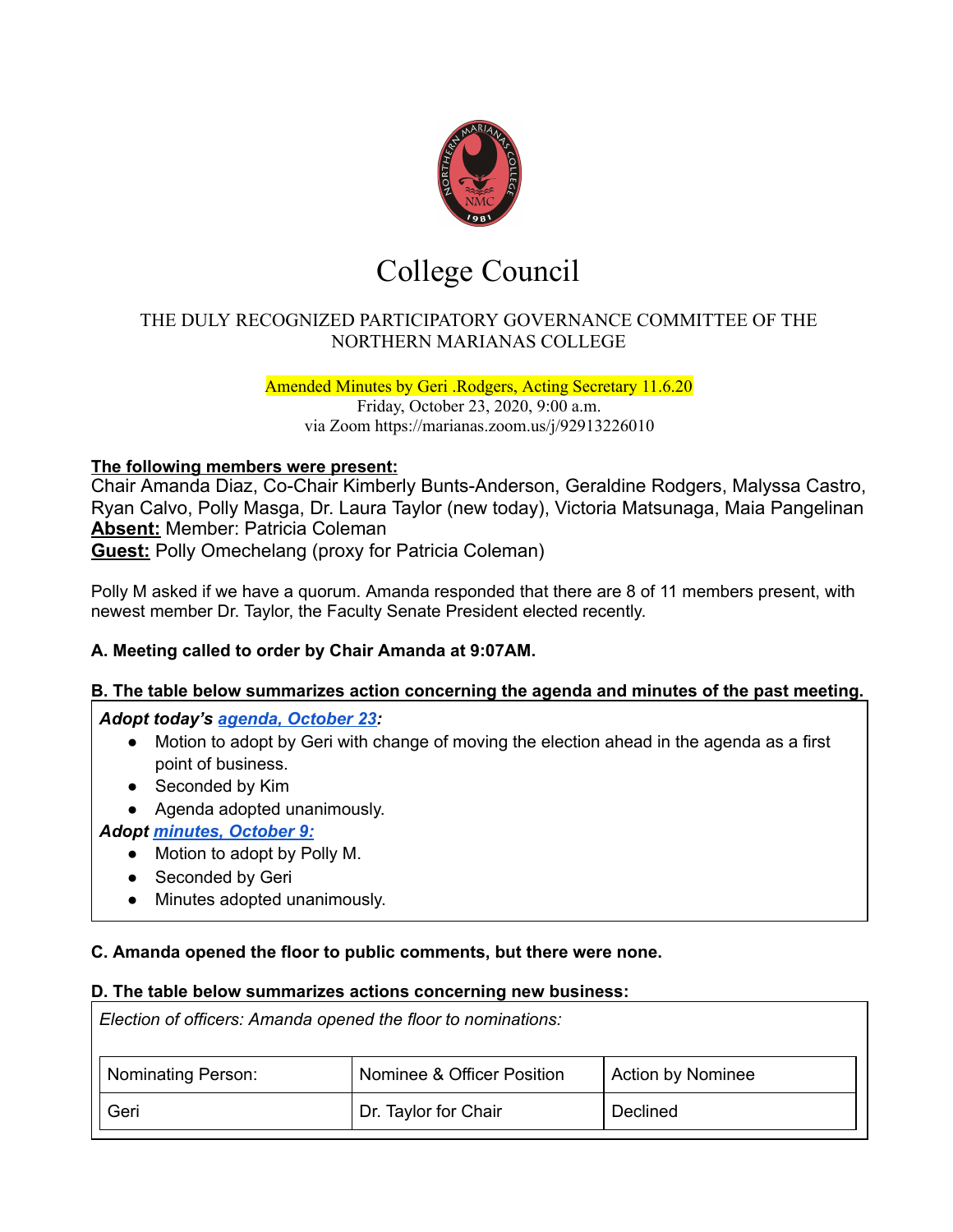| Polly M  | Geri for secretary     | Declined                   |
|----------|------------------------|----------------------------|
| Polly M. | Maly for secretary     | Declined                   |
| Maly     | Ryan for secretary     | Declined                   |
| Ryan     | Ryan for Vice-Chair    | Self-nomination            |
| Amanda   | Victoria for secretary | Declined                   |
| Ryan     | Maia for secretary     | Declined                   |
| Ryan     | Patty for Chair        | Declined by Proxy Polly O. |
| Ryan     | Polly O. for Secretary | Declined                   |

#### *Polly M announced that she will decline any nominations.*

#### *Table the election of chair and secretary for the next meeting.*

- Motion by Geri
- Seconded by Polly M.
- Motion carried unanimously.

#### *Vote Ryan as Vice-chair:*

- Motion by Geri to vote on Ryan as vice-chair.
- Seconded by Polly M.
- Motion carried unanimously. Ryan is now the Vice-Chair of College Council for AY 2020-2021.

# **E. The table summarizes actions taken for old business:**

#### *Adoption of* **College [Council](https://docs.google.com/document/d/1bKGR0ocIxrNgaJWHYtoQc7MZlIDWL20OOysow3u1ctU/edit#) Bylaws.**

- Motion to table by Geri since there is work that needs to be completed on the IE Guide as Patty had mentioned at the meeting on October 14. No updates are available as Patty is absent and none were given by her proxy.
- Seconded by Maly
- Motion carried unanimously

# *BOR Policy 8007: Digital Content [Accessibility](https://drive.google.com/file/d/1LxUmEXcqxd6LaMbZP2GrcyUk3L2e3wNp/view?usp=sharing) Policy*

- **●** Kim stated that we don't have the most recent copy. Geri confirmed that the one that is hyperlinked to this agenda is from October 14th. Kim reported that Daisie is still working on updates and is possibly linking it to a manual.
- Amanda asked if Ryan was the IT rep to present it. He stated he was not.
- **●** Motion to table by Ryan
- **●** Seconded by Kim
- **●** Motion carried unanimously